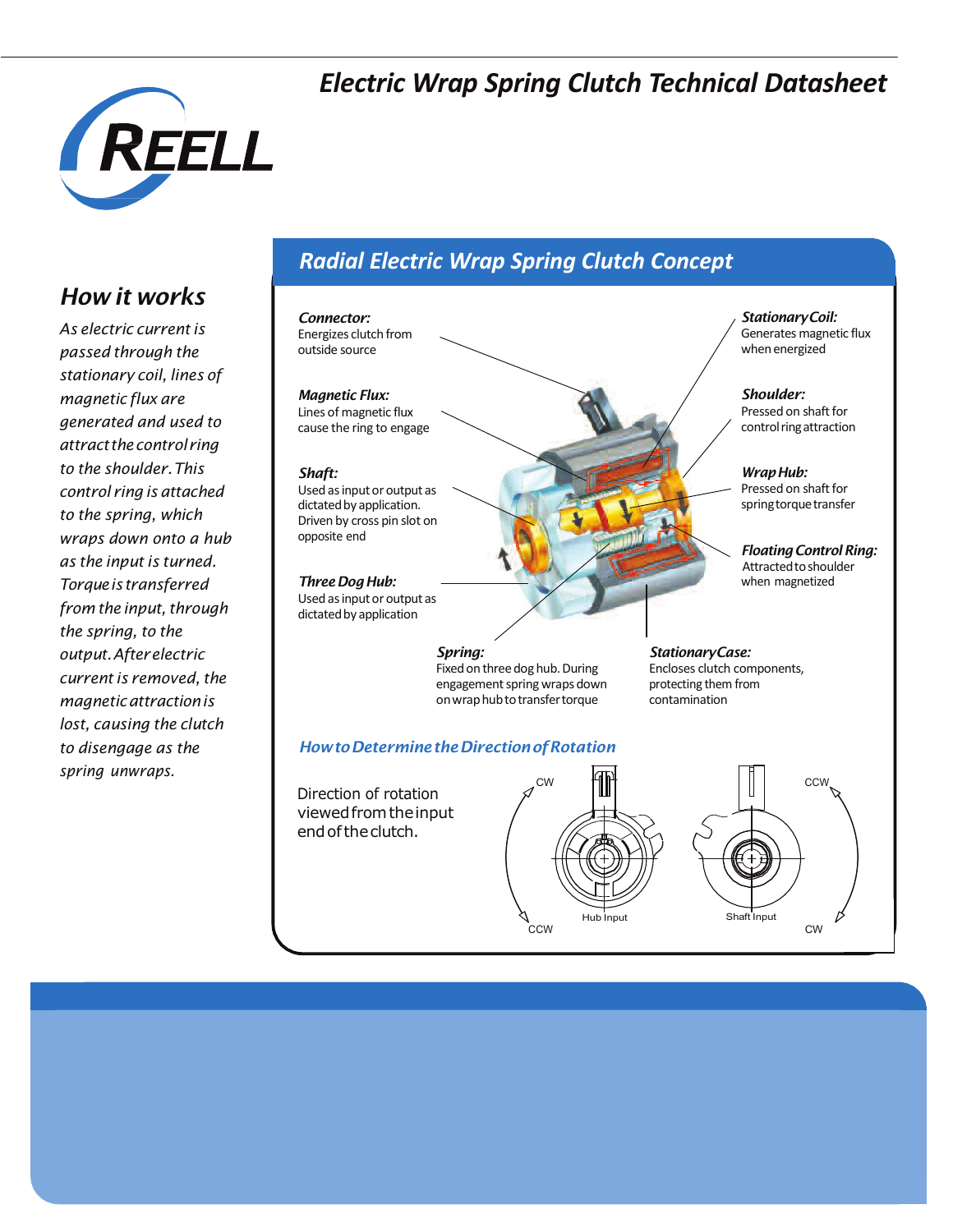### *ElectricWrapSpringClutchPerformanceInformation*



# *Time-to-Engage(T.T.E.)*

Time-to-Engage is directly related to the input speed. The higher the input speed, the quicker the clutch will engage.



# $\blacksquare$ Max Min 10 100 1,000 10,000

**EC75, EC75LL Time to Engage vs. Speed**



### *Time-to-Disengage Characteristics (all Reell electric clutches)*

| T.T.D.                      | <b>Maximum voltage</b><br>transient (24 v coil) | <b>Arc Suppression</b><br><b>Circuit</b> |  |
|-----------------------------|-------------------------------------------------|------------------------------------------|--|
| 30 ms max<br>(all clutches) | $\approx$ 24.7                                  | 0.7V<br>А                                |  |
| $+5ms$<br>cycle-to-cycle    |                                                 |                                          |  |
|                             |                                                 | diode                                    |  |
| 12 ms max<br>(all clutches) | $\approx$ 36.7                                  | в<br>0.7V                                |  |
| $+2ms$<br>cycle-to-cycle    |                                                 | 12V                                      |  |
|                             |                                                 | diode & 12 y zener                       |  |

The arc suppression circuit used with the clutch affects disengagement time. As with anymagnetic coil, high voltage transients will occur when power is removed. Circuit A shows a simple, economical arc suppression circuit that results in very low transients and fast, consistent disengagement. Circuit B gives even faster and more consistent disengagement but with higher transients.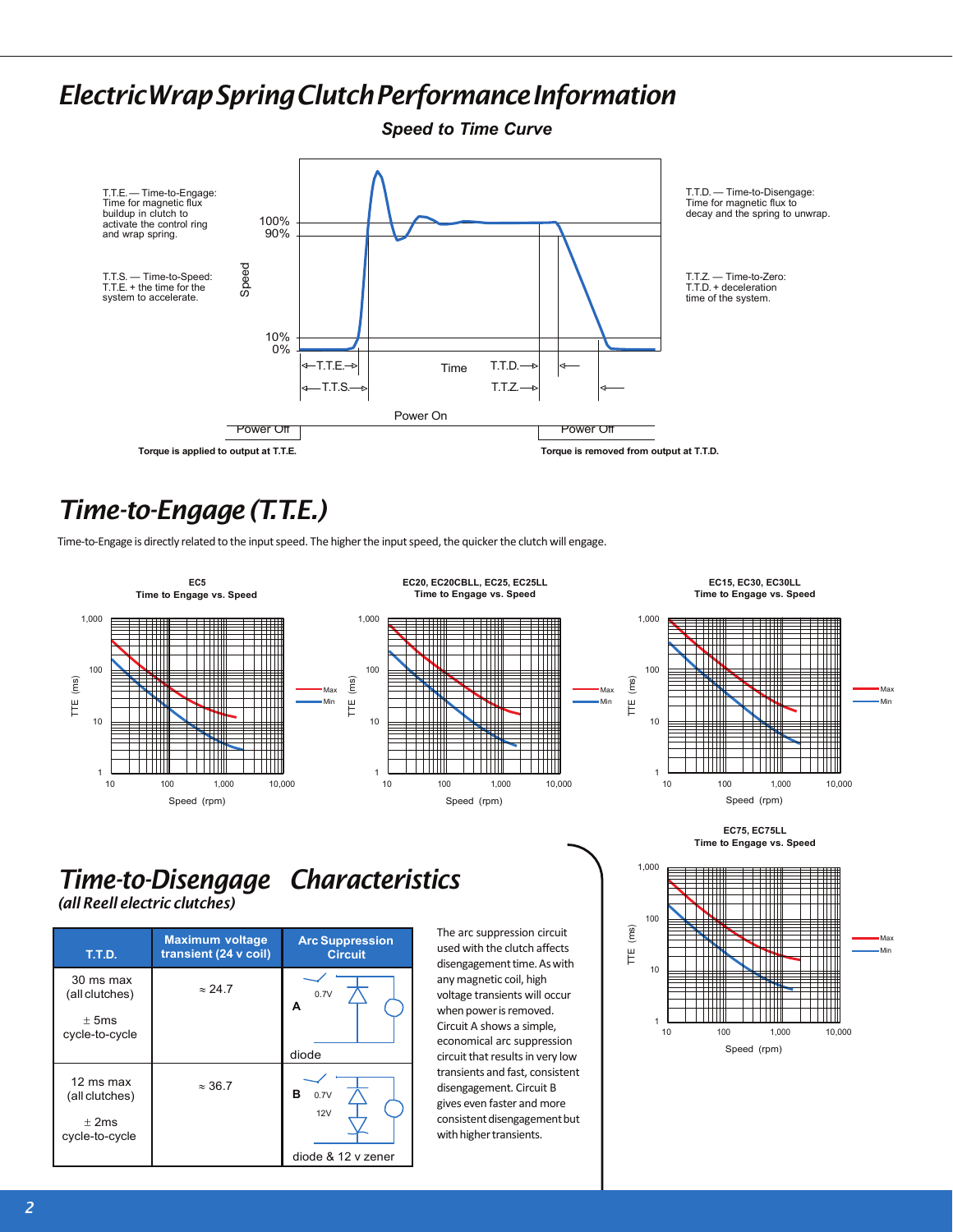**Example:** two steel cylinders

#1. D= 4 inches  $l = 1$  inch #2. D=2.3 inches L=3.02inches Each has a volume of 12.55 cubic inches but the inertia of each is different.(Cylinder#1hasan inertia value of 7.13 lb-in $^2$ . Cylinder #2 has an inertia value

# *ReellWrap Spring ClutchTotal LoadWorksheet*

The worksheet below is a step-by-step procedure to determine the load exerted on your clutch. The total load on your clutch is the sum of the load caused by friction and the load due to inertia of the driven system. DO NOT IGNORE THE EFFECTS OF INERTIA! Inertia isthe tendency of an object to resist a change in rotation. The rotation of an object with a large inertia will be harder to change than the rotation of an object with less inertia. The weight of an object is not the only variable affecting inertia. The geometric shape is also important.

Reell wrap spring clutches have a quick and positive engagement. Loads will be accelerated from zero to full speed in less than 3 milliseconds. This quick acceleration is the reason inertia effects are important.

#### *Step1. Determinethetorquedueto friction acting on clutch*

The torque due to friction acts on the clutch output. The value for friction torque may be obtainedthroughdirectmeasurementor approximation. In many systems, measurements may be made with a torque wrench.

Friction torque If friction torque > 75 lb-in (8.5 N-m), see Note 1.

#### *Step2. Calculate the system inertia*

Calculate the inertia of your system. Reasonable approximations can be made by breaking your system into cylinders and adding up the inertia values from each. If system components operate at different speeds, subtotal inertia for each speed.

| Inertia of cylinder #1 |  |
|------------------------|--|
| Inertia of cylinder #2 |  |
| Inertia of cylinder #3 |  |
| <b>Total INERTIA</b>   |  |

#### *Step3. Determineinertiatorque*

Accelerating the system components exerts a torque load due to the inertia. To determine this torque, use the inertia values calculated in step 2, the system component speed, and the Estimated Torque to Accelerate Inertia Graphs. If system components operate at different speeds, determine the inertia torque for each speed. Add these results to determine the total inertia torque.

Inertia torque Ifinertiatorque >75 lb-in (8.5 N-m), see Note 1.

#### *Step4. Determine total load*

Add results from steps 1 and 3 together to determine total load.

Totalload

If total load >75 lb-in (8.5 N-m), see Note 1.

Use the "Estimated Electric Clutch Actuation Life Matrix" to determine which clutch best suits your needs.

**Example:** The inertia of a 6-inch long, 1.2-inch diameterrubberrolleris:

of 2.35 lb-in<sup>2</sup>.)

*(Reference the graphs on the back page.)*

 $1=3.1416/32 \times 1.24 \times 6 \times 0.047 = 0.057$ lb-in<sup>2</sup> $\textcircled{1}$ 

At500rpm *2* the inertia loadis 10 lb-in *3*

Total Load = 3.0+10(fromgraphforEC25)=13lb-in

From the life table, we find that the model EC25 is suitable if the application life requirement is 10 million cycles. The EC15 can be used if a life of 1 million cycles is acceptable.

NOTE 1: If total load or any of its components exceeds 75 lb-in (8.5 N-m) for one million cycles liferequirement.Formoreinformation,please see the online calculators at [www.reell.com/calculator.htmo](http://www.reell.com/calculator.htm)rcontact Reellat651-484-2447.

# *EstimatedElectricWrapSpring ClutchActuationLife Matrix*

Reell's electric wrap spring clutches are designed to meet the types of requirements typically found in paper feed systems of office equipment. The versatility of its design lends itself to use in a wide variety of applications where high torque, small package size, and consistent engagement is required.

The following conditions may reduce the life of the clutch:

- Speedsover800rpm
- Temperature above 140ºF (40ºC) and/or below32ºF(0ºC)
- Idle or constantly engaged conditions formorethan1,000hours
- Poor installation (end or side loading)

If your application has life requirements greater than those listed, consult with your Reell sales representative to discuss the application condition in detail.

| Maximum Allowable Torque Load Ib-in (N-m) |                      |                          |                          |                                   |                                 |  |  |
|-------------------------------------------|----------------------|--------------------------|--------------------------|-----------------------------------|---------------------------------|--|--|
| <b>Life Requirement</b>                   | Model<br><b>EC15</b> | Model EC20/<br>EC20 CBLL | Model<br>EC25/<br>EC25LL | Model<br><b>EC30XP/</b><br>EC30LL | <b>Model</b><br>EC75/<br>EC75LL |  |  |
| 1 Million Cycles                          | 15(1.7)              | 20(2.3)                  | 25(2.8)                  | 30(3.4)                           | 75(8.5)                         |  |  |
| 3 Million Cycles                          | 12(1.4)              | 16(1.8)                  | 20(2.3)                  | 24(2.7)                           | 60(6.8)                         |  |  |
| 10 Million Cycles                         | 9(1.0)               | 12(1.4)                  | 15(1.7)                  | 18(2.0)                           | 45(5.1)                         |  |  |

The inertia about the axis of a cylinder is given by the formula:

> I=Inertia lb-in<sup>2</sup> (kg-m<sup>2</sup>) D=Diameterin(m) L=Lengthin(m) ρ=Density lb/in<sup>3</sup> (kg/m<sup>3</sup>)

Steel 0.284 (7860) Aluminum 0.098(2700) Plastic 0.047(1300) Rubber 0.047(1300)

Approximate values for  $\rho$ :

I=  $\pi$ /32 x D<sup>4</sup> x L x ρ

Slip Devices and Flexible Couplers could be added to extend life and quiet application noise.